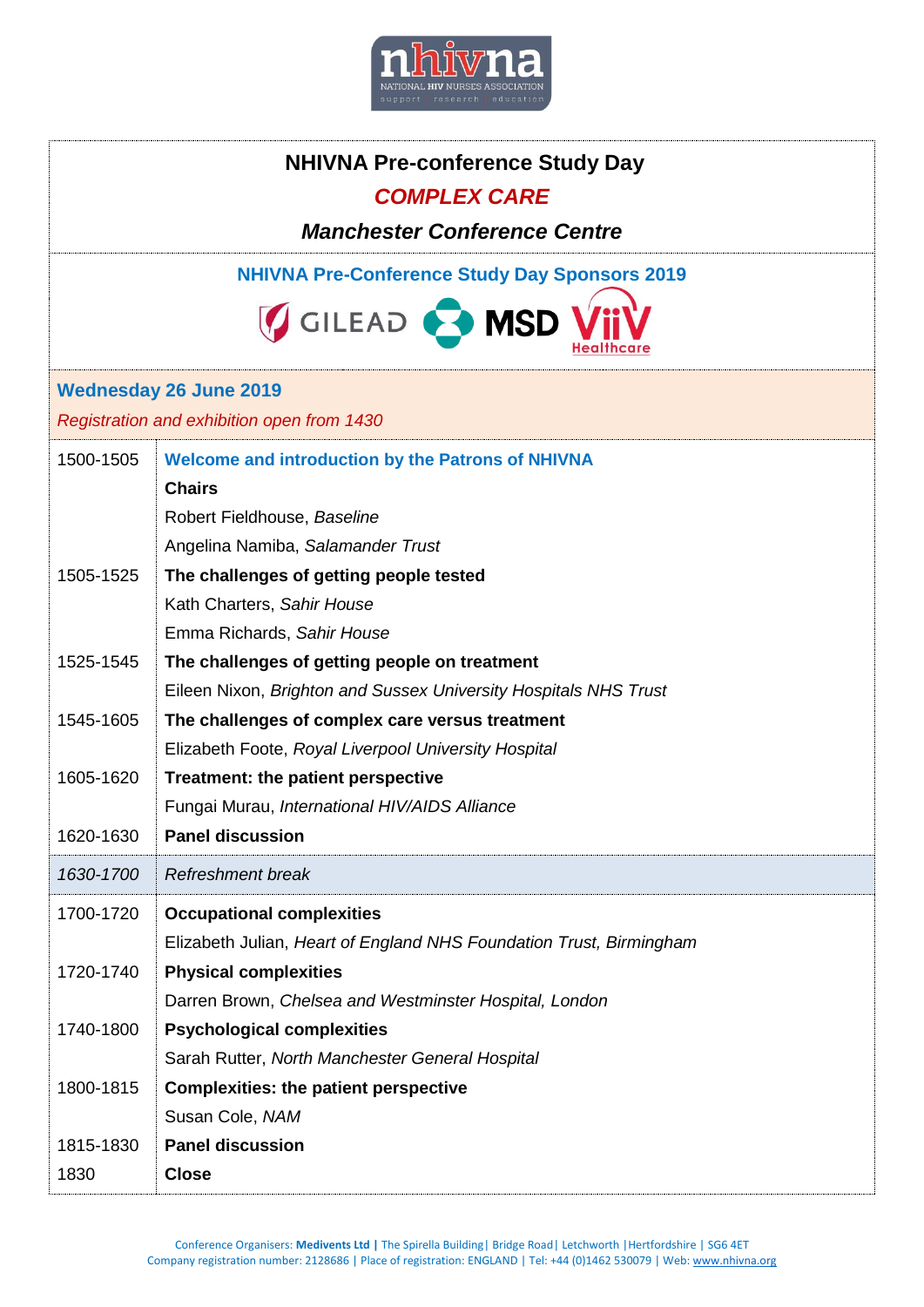| 21 <sup>st</sup> Annual Conference of the National HIV Nurses Association<br><b>The Challenges of HIV Today</b><br><b>Manchester Conference Centre</b><br><b>NHIVNA Major Sponsors 2019</b><br>GILEAD & MSD<br><b>Thursday 27 June 2019</b><br>Registration and exhibition open from 0815 |                                                                                                                                                                                                                                                                                                                                                                                                                                   |  |           |                                                                                                                                                                                                                                              |
|-------------------------------------------------------------------------------------------------------------------------------------------------------------------------------------------------------------------------------------------------------------------------------------------|-----------------------------------------------------------------------------------------------------------------------------------------------------------------------------------------------------------------------------------------------------------------------------------------------------------------------------------------------------------------------------------------------------------------------------------|--|-----------|----------------------------------------------------------------------------------------------------------------------------------------------------------------------------------------------------------------------------------------------|
|                                                                                                                                                                                                                                                                                           |                                                                                                                                                                                                                                                                                                                                                                                                                                   |  | 0900-0915 | Welcome address from the Chair of NHIVNA / Local Host<br>Shaun Watson, Chelsea and Westminster Hospital, London<br>Justine Mellor, Manchester NHS Foundation Trust<br>Grace Newbold, North Manchester General Hospital                       |
|                                                                                                                                                                                                                                                                                           |                                                                                                                                                                                                                                                                                                                                                                                                                                   |  | 0915-0945 | <b>Robert Pratt Lecture</b><br><b>Chairs</b><br>Longret Kwardem, UK Community Advisory Board, London<br>Shaun Watson, Chelsea and Westminster Hospital, London<br><b>Nurses demonstrating value</b><br>Ann McMahon, Royal College of Nursing |
| 0945-1045                                                                                                                                                                                                                                                                                 | <b>NHIVNA Plenary Session 1</b><br><b>Chairs</b><br>Longret Kwardem, UK Community Advisory Board, London<br>Shaun Watson, Chelsea and Westminster Hospital, London<br>Working better together: the Liverpool perspective<br>Mas Chaponda, Royal Liverpool University Hospital<br>Shirley Caddick, Royal Liverpool University Hospital<br>Kate McKinnell, Brownlow Health Liverpool<br>Patient speaker from Liverpool, Sahir House |  |           |                                                                                                                                                                                                                                              |
| 1045-1115                                                                                                                                                                                                                                                                                 | <b>Refreshment break</b>                                                                                                                                                                                                                                                                                                                                                                                                          |  |           |                                                                                                                                                                                                                                              |
| 1115-1215                                                                                                                                                                                                                                                                                 | <b>ViiV Healthcare Satellite Symposium</b>                                                                                                                                                                                                                                                                                                                                                                                        |  |           |                                                                                                                                                                                                                                              |

Conference Organisers: **Medivents Ltd |** The Spirella Building| Bridge Road| Letchworth |Hertfordshire | SG6 4ET Company registration number: 2128686 | Place of registration: ENGLAND | Tel: +44 (0)1462 530079 | Web[: www.nhivna.org](http://www.nhivna.org/)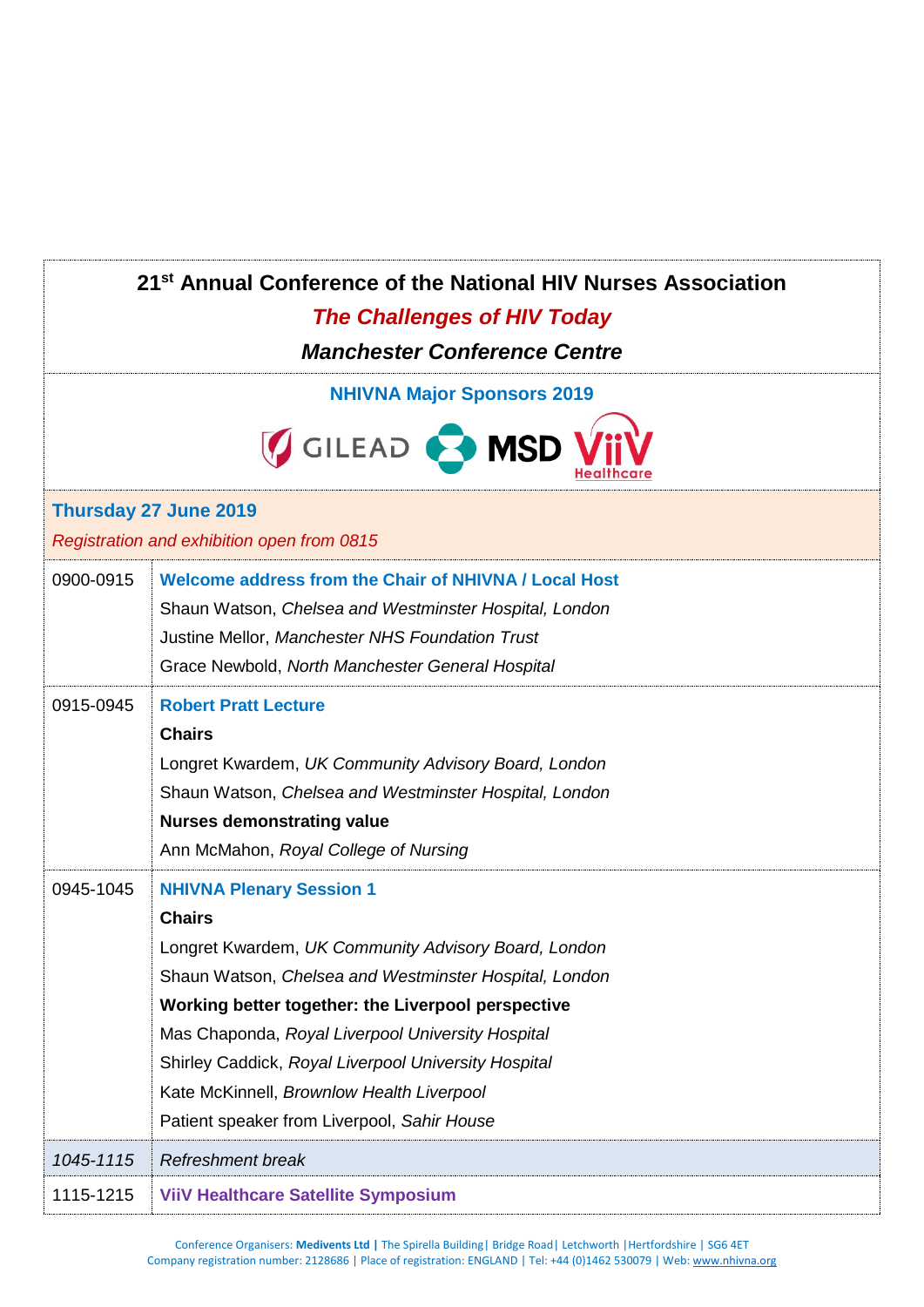|           | Mental Health: The Mind, the Body and the Soul                                                          |
|-----------|---------------------------------------------------------------------------------------------------------|
|           | Kate Nambiar, Brighton and Sussex University Hospitals NHS Trust                                        |
|           | Sarah Rutter, North Manchester General Hospital                                                         |
|           | Including members of the ViiV Healthcare Patient Forum Panel                                            |
|           |                                                                                                         |
|           |                                                                                                         |
| 1215-1245 | <b>Gilead Sciences Invited Lecture</b>                                                                  |
|           | <b>Chairs</b>                                                                                           |
|           | John McLuskey, University of Nottingham                                                                 |
|           | Justine Mellor, Manchester University NHS Foundation Trust                                              |
|           | <b>Annual Health Reviews</b>                                                                            |
|           | Michelle Croston, Gilead Sciences Ltd                                                                   |
| 1245-1345 | <b>NHIVNA Oral Abstracts: Session 1 (1-4)</b>                                                           |
|           | <b>Chairs</b>                                                                                           |
|           | John McLuskey, University of Nottingham                                                                 |
|           | Justine Mellor, Manchester University NHS Foundation Trust                                              |
| 1345-1430 | Lunch, exhibition and posters                                                                           |
| 1430-1445 | <b>NHIVNA Research Awards</b>                                                                           |
|           | <b>Chairs</b>                                                                                           |
|           | Linda Panton, Western General Hospital, Edinburgh                                                       |
|           | Kemoh Rogers, University of East Anglia                                                                 |
| 1445-1545 | <b>NHIVNA Plenary Session 2</b>                                                                         |
|           | <b>Chairs</b>                                                                                           |
|           | Linda Panton, Western General Hospital, Edinburgh                                                       |
|           | Kemoh Rogers, University of East Anglia                                                                 |
|           | Language, gender, identity and HIV                                                                      |
|           | Kate Nambiar, Brighton and Sussex University Hospitals NHS Trust                                        |
|           | Angelina Namiba, Salamander Trust                                                                       |
| 1545-1615 | <b>NHIVNA/ EHNN Invited Lecture</b>                                                                     |
|           | <b>Chairs</b>                                                                                           |
|           | Linda Panton, Western General Hospital, Edinburgh                                                       |
|           | Kemoh Rogers, University of East Anglia                                                                 |
|           | Leaving no one behind: maximising healthcare access for marginalised key<br>populations affected by HIV |
|           | Ian Hodgson, International HIV/AIDS Alliance                                                            |
| 1615-1645 | Refreshment break                                                                                       |
| 1645-1745 | <b>NHIVNA Oral Abstracts: Session 2 (5-8)</b>                                                           |
|           | <b>Chairs</b>                                                                                           |
|           |                                                                                                         |

Conference Organisers: **Medivents Ltd |** The Spirella Building| Bridge Road| Letchworth |Hertfordshire | SG6 4ET Company registration number: 2128686 | Place of registration: ENGLAND | Tel: +44 (0)1462 530079 | Web[: www.nhivna.org](http://www.nhivna.org/)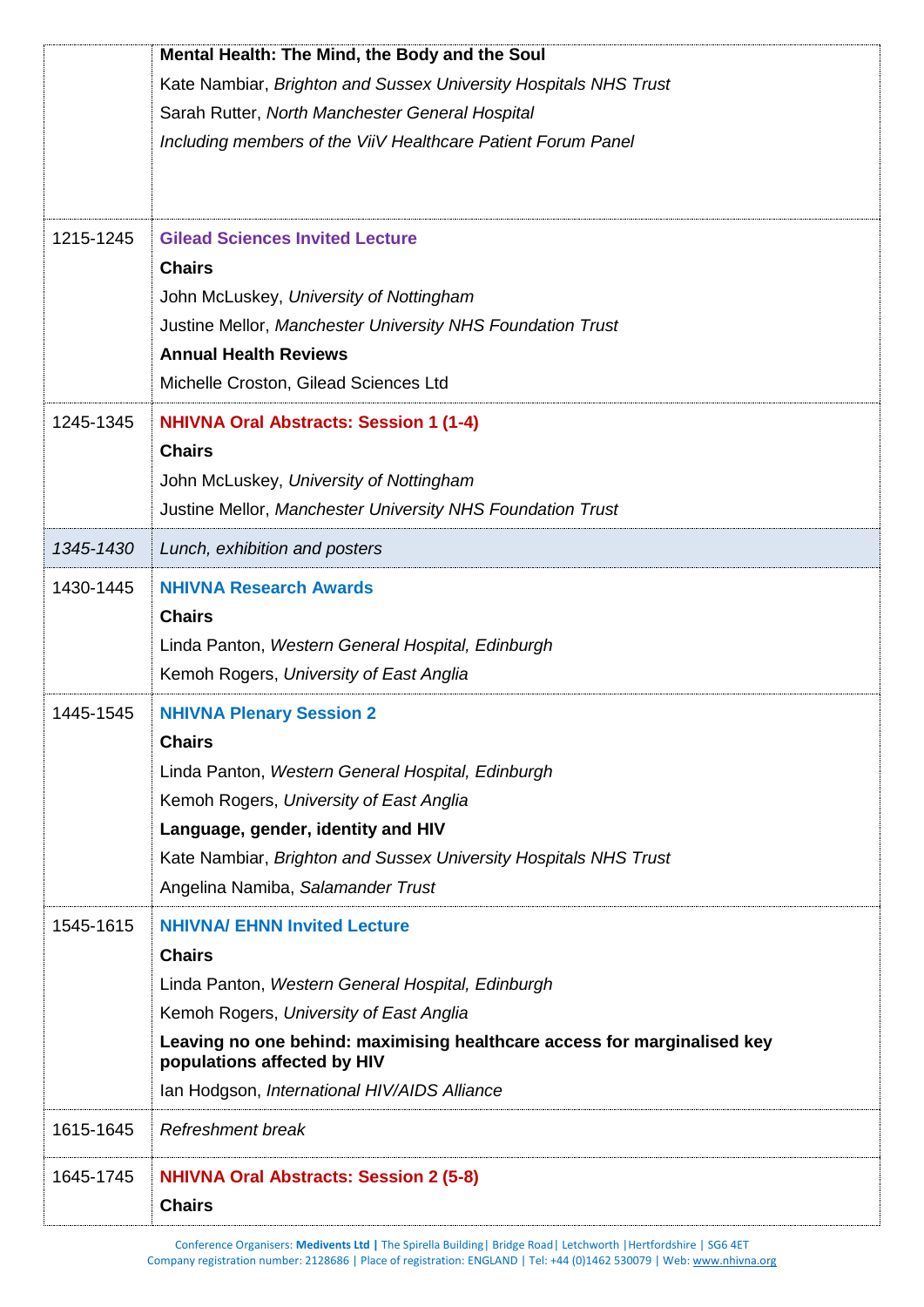|                                                                | Grace Newbold, North Manchester General Hospital                    |  |
|----------------------------------------------------------------|---------------------------------------------------------------------|--|
|                                                                | Joe Phillips, Chelsea and Westminster Hospital, London              |  |
|                                                                |                                                                     |  |
|                                                                |                                                                     |  |
|                                                                |                                                                     |  |
| 1745-1815                                                      | <b>HIVPA Invited Lecture</b>                                        |  |
|                                                                | <b>Chairs</b>                                                       |  |
|                                                                | Grace Newbold, North Manchester General Hospital                    |  |
|                                                                | Joe Phillips, Chelsea and Westminster Hospital, London              |  |
|                                                                | An overview of the top ten ARV's to know about (include injections) |  |
|                                                                | Harriet Baker, Manchester NHS Foundation Trust                      |  |
| From 1930 Drinks Reception followed by Conference Social Event |                                                                     |  |

| Friday 28 June 2019<br>Registration and exhibition open from 0815 |                                                                                                                                                                                                                            |  |
|-------------------------------------------------------------------|----------------------------------------------------------------------------------------------------------------------------------------------------------------------------------------------------------------------------|--|
| 0900-1000                                                         | <b>NHIVNA Case Presentation Session</b><br><b>Chairs</b><br>Claire Gamble, Heart of England NHS Foundation Trust, Birmingham<br>Andy Marshall, Zachary Merton Hospital, Rustington                                         |  |
| 1000-1100                                                         | <b>MSD Satellite Symposium</b>                                                                                                                                                                                             |  |
| 1100-1130                                                         | <b>Refreshments</b>                                                                                                                                                                                                        |  |
| 1130-1200                                                         | <b>NHIVNA Invited Lecture</b><br><b>Chairs</b><br>Jacqui Hale, Homerton University Hospital, London<br>James Stanford, The Sussex Beacon, Brighton<br>My life in HIV<br>Robert Downes, Royal Liverpool University Hospital |  |
| 1200-1300                                                         | <b>Gilead Sciences Satellite Symposium</b>                                                                                                                                                                                 |  |
| 1300-1320                                                         | <b>NHIVNA Annual General Meeting</b><br>Shaun Watson, Chelsea and Westminster Hospital, London                                                                                                                             |  |
| 1300-1410                                                         | Lunch, exhibition and posters                                                                                                                                                                                              |  |
| 1410-1425                                                         | <b>NHIVNA Awards Ceremony</b><br>Shaun Watson, Chelsea and Westminster Hospital, London                                                                                                                                    |  |
| 1425-1440                                                         | <b>CHIVA Performance</b><br><b>Chairs</b><br>Daini Flower, New Cross Hospital, Wolverhampton                                                                                                                               |  |